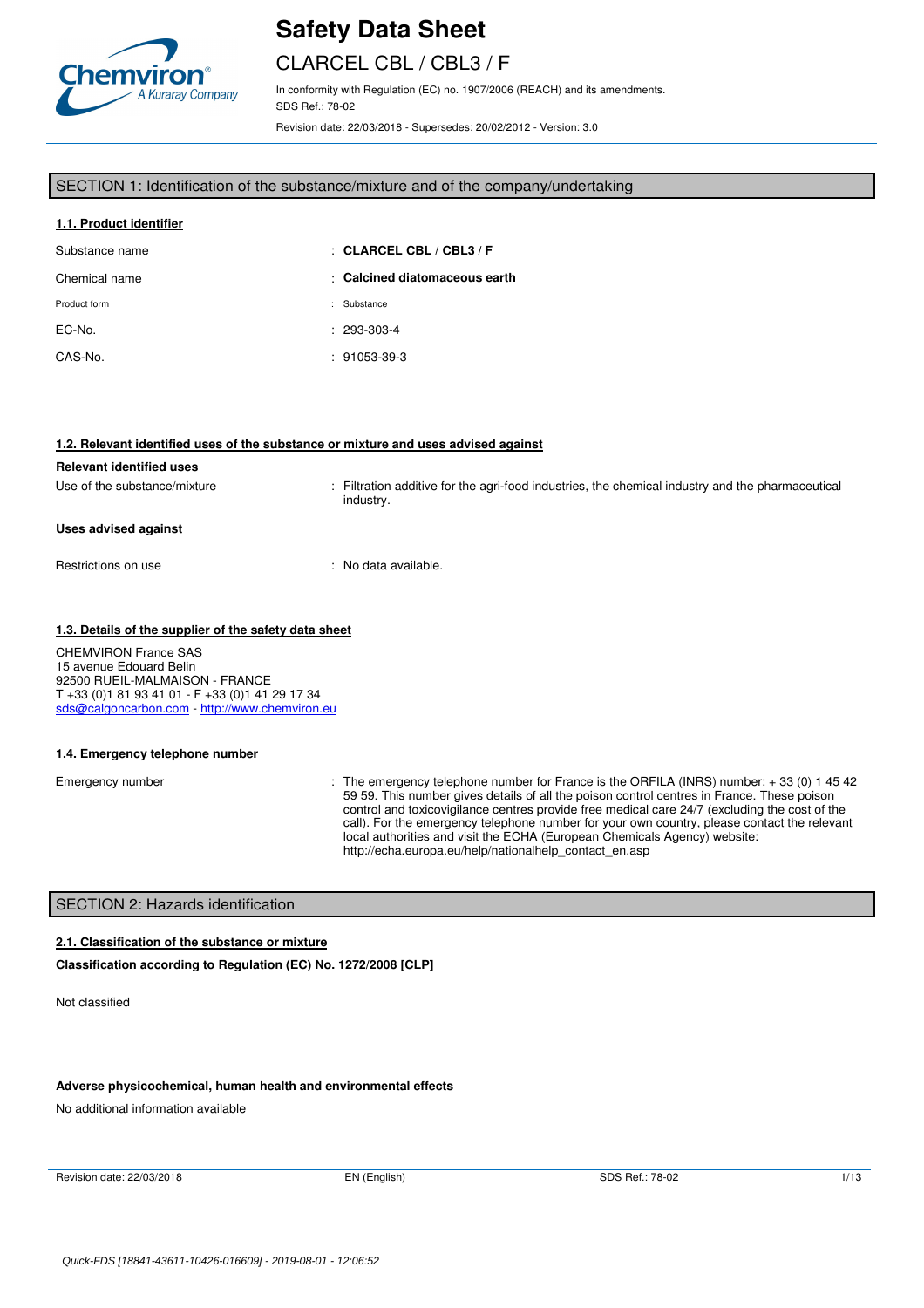

# CLARCEL CBL / CBL3 / F

In conformity with Regulation (EC) no. 1907/2006 (REACH) and its amendments. SDS Ref.: 78-02

Revision date: 22/03/2018 - Supersedes: 20/02/2012 - Version: 3.0

#### **2.2. Label elements**

## Labelling according to Regulation (EC) No. 1272/2008 [CLP]

No labelling applicable

|  | 2.3. Other hazards |  |
|--|--------------------|--|
|  |                    |  |

Other hazards which do not result in classification : Possible effects on health Possible transient irritation of the eyes and respiratory tract (mechanical effect of dust). Effects on the environment

This product does not present a specific risk to the environment.

Physico-chemical hazards no particular risk of ignition or explosion.

## SECTION 3: Composition/information on ingredients

### **3.1. Substances**

| Comments | : Substance name: Calcined diatomaceous earth. |
|----------|------------------------------------------------|
| Name     | : CLARCEL CBL / CBL3 / F                       |
| CAS-No.  | $: 91053-39-3$                                 |
| EC-No.   | $: 293-303-4$                                  |

| <b>Name</b>                                                                                      | <b>Product identifier</b>                  | $\%$         | <b>Classification according to</b><br><b>Regulation (EC) No.</b><br>1272/2008 [CLP] |
|--------------------------------------------------------------------------------------------------|--------------------------------------------|--------------|-------------------------------------------------------------------------------------|
| Calcined kieselguhr<br>(Main constituent, Contains the various forms of silica indicated below.) | (CAS-No.) 91053-39-3<br>(EC-No.) 293-303-4 | ~100         | Not classified                                                                      |
| Cristobalite<br>(Impurity)                                                                       | (CAS-No.) 14464-46-1<br>(EC-No.) 238-455-4 | < 50         | Not classified                                                                      |
| Quartz (SiO2)<br>(Impurity)                                                                      | (CAS-No.) 14808-60-7<br>(EC-No.) 238-878-4 | < 20         | Not classified                                                                      |
| Respirable Crystalline silica dust<br>$(<10 \mu m$ ; impurity)                                   |                                            | $\lt$ $\sim$ | STOT RE 1, H372                                                                     |

Full text of H-statements: see section 16

#### **3.2. Mixtures**

Not applicable

| SECTION 4: First aid measures          |                                                                                                |                                                                                                                                                                                                                                                                                                                                                                                                                |      |
|----------------------------------------|------------------------------------------------------------------------------------------------|----------------------------------------------------------------------------------------------------------------------------------------------------------------------------------------------------------------------------------------------------------------------------------------------------------------------------------------------------------------------------------------------------------------|------|
| 4.1. Description of first aid measures |                                                                                                |                                                                                                                                                                                                                                                                                                                                                                                                                |      |
| First-aid measures general             | : Call a poison center or a doctor if you feel unwell.                                         |                                                                                                                                                                                                                                                                                                                                                                                                                |      |
| First-aid measures after inhalation    | event of persistent disorders: Consult a doctor.<br>of persistent disorders: Consult a doctor. | : Remove the victim from the contaminated area and make him/her breathe fresh air. In the<br>In case of significant <sup>*</sup> inhalation of dust: Move the person outside and maintain him/her in a<br>position where he/she can breathe comfortably. If the person is fully conscious, make him/her<br>rinse his/her throat with plenty of drinking water. Make the victim blow his/her nose. In the event |      |
| First-aid measures after skin contact  |                                                                                                | : Wash with soap and plenty of water. Seek medical advice if an irritation appears.                                                                                                                                                                                                                                                                                                                            |      |
| First-aid measures after eye contact   |                                                                                                | : Rinse carefully with plenty of water with the eyelids held wide open. Remove contact lenses, if<br>present and easy to do. Continue rinsing. If eye irritation persists: Get medical advice/attention.                                                                                                                                                                                                       |      |
| Revision date: 22/03/2018              | EN (English)                                                                                   | SDS Ref.: 78-02                                                                                                                                                                                                                                                                                                                                                                                                | 2/13 |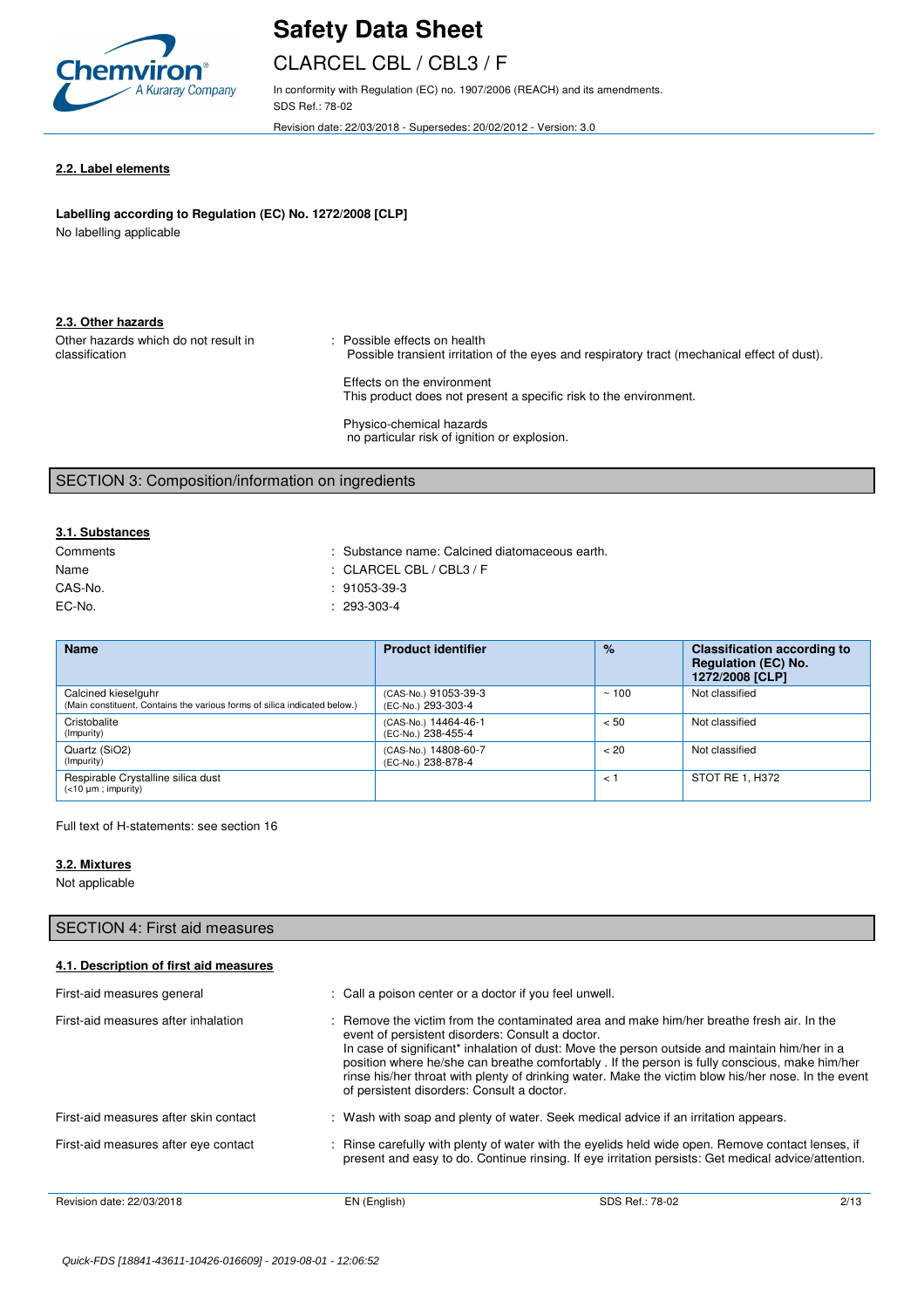

# CLARCEL CBL / CBL3 / F

In conformity with Regulation (EC) no. 1907/2006 (REACH) and its amendments. SDS Ref.: 78-02

Revision date: 22/03/2018 - Supersedes: 20/02/2012 - Version: 3.0

| First-aid measures after ingestion                               | : If the person is conscious, rinse mouth with water. If you feel unwell, seek medical advice.                                                                                                                                              |
|------------------------------------------------------------------|---------------------------------------------------------------------------------------------------------------------------------------------------------------------------------------------------------------------------------------------|
| 4.2. Most important symptoms and effects, both acute and delayed |                                                                                                                                                                                                                                             |
| Symptoms/effects after inhalation                                | : If large quantities of dust are inhaled, possible irritation of breathing passages with coughing.                                                                                                                                         |
| Symptoms/effects after eye contact                               | : In the event of contact with the eyes: irritation, in particular in the event of prolonged contact.                                                                                                                                       |
| Chronic symptoms                                                 | : Breathing dust containing crystalline silica over a long period of time may cause harmful<br>pulmonary effects. Crystalline silica (cristobalite) dust is a proven cause of silicosis, a<br>progressive and sometimes fatal lung disease. |

#### **4.3. Indication of any immediate medical attention and special treatment needed**

Treat symptomatically.

| <b>SECTION 5: Firefighting measures</b>                               |  |                                                                                                                                                                                                   |
|-----------------------------------------------------------------------|--|---------------------------------------------------------------------------------------------------------------------------------------------------------------------------------------------------|
|                                                                       |  |                                                                                                                                                                                                   |
| 5.1. Extinguishing media                                              |  |                                                                                                                                                                                                   |
| Suitable extinguishing media                                          |  | : Non-flammable product. Use appropriate means to fight fires in the vicinity.                                                                                                                    |
| Unsuitable extinguishing media                                        |  | : No data available.                                                                                                                                                                              |
| 5.2. Special hazards arising from the substance or mixture<br>of fire |  | Hazardous decomposition products in the event : The product is not combustible. In case of fire, the combustion of packaging materials could<br>lead to the formation of carbon oxides and smoke. |
| 5.3. Advice for firefighters                                          |  |                                                                                                                                                                                                   |
| Precautionary measures fire                                           |  | : Keep unprotected and unauthorised persons away from the danger area.                                                                                                                            |
| Protection in the event of a fire                                     |  | : Do not enter the danger zone without suitable chemical protection clothing and self-contained<br>breathing apparatus.                                                                           |

SECTION 6: Accidental release measures

| 6.1. Personal precautions, protective equipment and emergency procedures |                                                                                                                                                                                                                   |  |
|--------------------------------------------------------------------------|-------------------------------------------------------------------------------------------------------------------------------------------------------------------------------------------------------------------|--|
| For non-emergency personnel                                              |                                                                                                                                                                                                                   |  |
| Protective equipment                                                     | : Use personal protective equipment. Avoid inhaling the dust.                                                                                                                                                     |  |
| Measures in case of dust release                                         | : Avoid inhaling the dust. Ensure adequate ventilation. Avoid crushing the product, and the<br>formation and dissemination of dust in the atmosphere.                                                             |  |
| For emergency responders                                                 |                                                                                                                                                                                                                   |  |
| Protective equipment                                                     | : Use personal protective equipment. Avoid inhaling the dust.                                                                                                                                                     |  |
| 6.2. Environmental precautions                                           |                                                                                                                                                                                                                   |  |
| Avoid dispersion by draughts. Prevent the product entering the sewers.   |                                                                                                                                                                                                                   |  |
| 6.3. Methods and material for containment and cleaning up                |                                                                                                                                                                                                                   |  |
| Methods for cleaning up                                                  | Collect and remove without creating dust.<br>Keep in suitable closed containers and for disposal.<br>Avoid dispersion of the dust in the air (e.g.: by the removing the dust on surfaces with<br>compressed air). |  |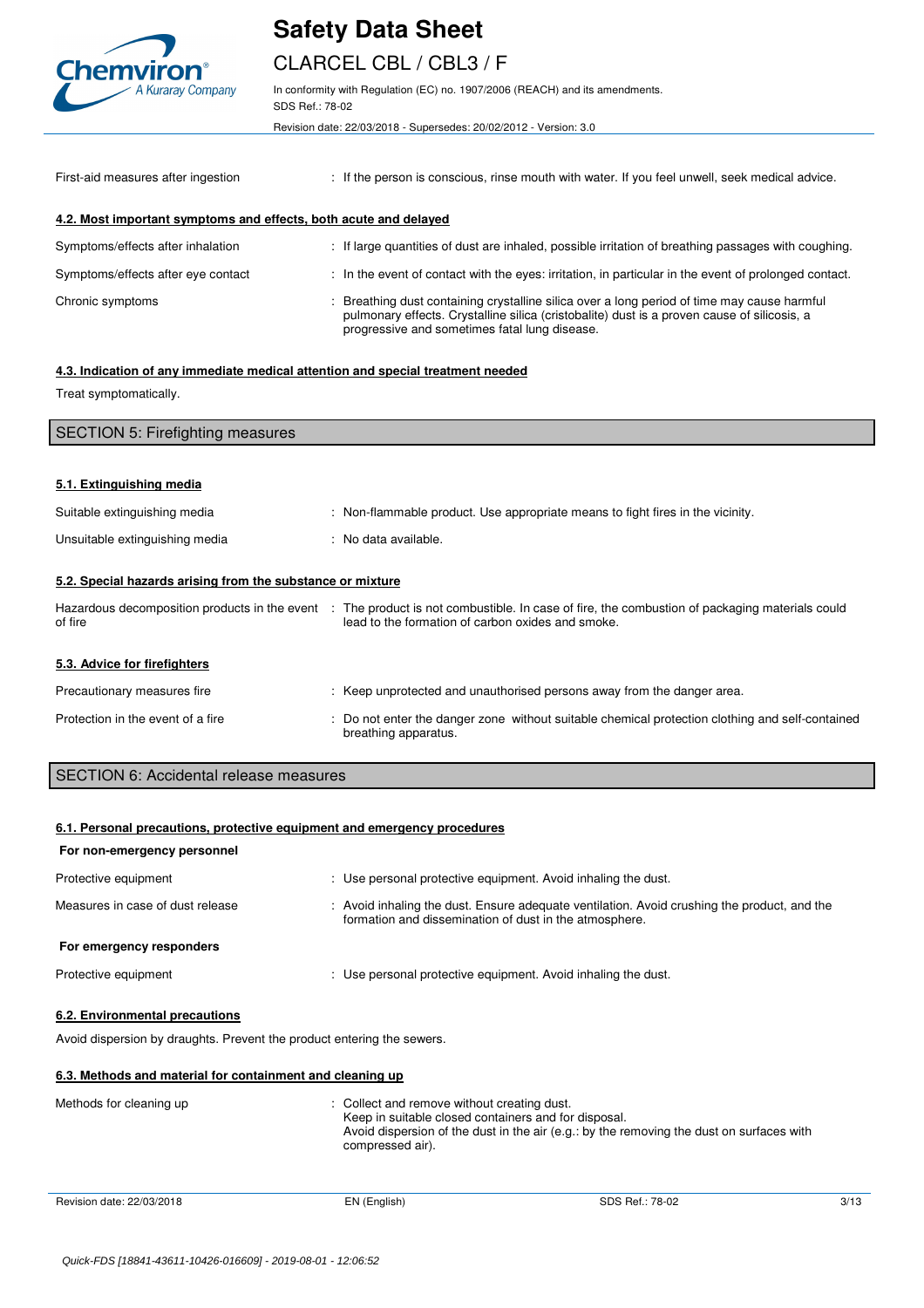

## CLARCEL CBL / CBL3 / F

In conformity with Regulation (EC) no. 1907/2006 (REACH) and its amendments. SDS Ref.: 78-02

Revision date: 22/03/2018 - Supersedes: 20/02/2012 - Version: 3.0

### **6.4. Reference to other sections**

For information on handling, see section 7. For information on personal protective equipment, see section 8. For information on disposal, see section 13.

## SECTION 7: Handling and storage

| 7.1. Precautions for safe handling                                |                                                                                                                                                                                                                                                                                                        |
|-------------------------------------------------------------------|--------------------------------------------------------------------------------------------------------------------------------------------------------------------------------------------------------------------------------------------------------------------------------------------------------|
| Additional hazards when processed                                 | : Provide anti-dust equipment or method of unloading and handling.                                                                                                                                                                                                                                     |
| Precautions for safe handling                                     | : Do not eat, smoke or drink in the work area.<br>Avoid dust formation. Avoid the accumulation of dust in confined spaces.<br>Approved respiratory protective device and goggles recommended (see section 8).                                                                                          |
| Hygiene measures                                                  | Avoid inhaling the dust. Wash hands thoroughly after use.<br>Wash hands after handling.<br>Remove contaminated clothing and protection equipment before entering a place where food is<br>served or consumed. Do not eat, drink or smoke when using this product. Maintain good<br>industrial hygiene. |
| 7.2. Conditions for safe storage, including any incompatibilities |                                                                                                                                                                                                                                                                                                        |
| Technical measures                                                | : Avoid creation of a dust cloud and prevent dispersion by the wind.                                                                                                                                                                                                                                   |
| Storage conditions                                                | : Keep the container tightly closed in a dry and well-ventilated area.                                                                                                                                                                                                                                 |
| Incompatible materials                                            | : Hydrofluoric Acid.                                                                                                                                                                                                                                                                                   |
| Packaging materials                                               | Aluminium for tanker trucks.<br>Paper bags.<br>Polypropylene big-bags.<br>Soluble bags in cellulose.                                                                                                                                                                                                   |

### **7.3. Specific end use(s)**

No additional information available

### SECTION 8: Exposure controls/personal protection

#### **8.1. Control parameters**

| Cristobalite (14464-46-1)          |                                                                         |                                                                   |
|------------------------------------|-------------------------------------------------------------------------|-------------------------------------------------------------------|
| EU                                 | Local name                                                              | Silica crystaline (Cristobalite)                                  |
| EU                                 | <b>Notes</b>                                                            | (Year of adoption 2003)                                           |
| EU                                 | Regulatory reference                                                    | <b>SCOEL Recommendations</b>                                      |
| France                             | Local name                                                              | Cristobalite (Silices cristallines)                               |
| France                             | $VME$ (mg/m <sup>3</sup> )                                              | $0.05$ mg/m <sup>3</sup> (alveolar fraction)                      |
| France                             | Note (FR)                                                               | Valeurs règlementaires contraignantes                             |
| France                             | Regulatory reference                                                    | Article R4412-149 du Code du travail (réf.: INRS ED<br>984, 2016) |
| United Kingdom                     | WEL TWA $(mg/m3)$                                                       | $0.1 \text{ mg/m}^3$                                              |
| Respirable Crystalline silica dust |                                                                         |                                                                   |
| EU                                 | Obligatory regulatory values<br>TLV ( $mg/m3$ )<br>$0.1 \text{ mg/m}$ 3 |                                                                   |
| Revision date: 22/03/2018          | EN (English)                                                            | 4/13<br>SDS Ref.: 78-02                                           |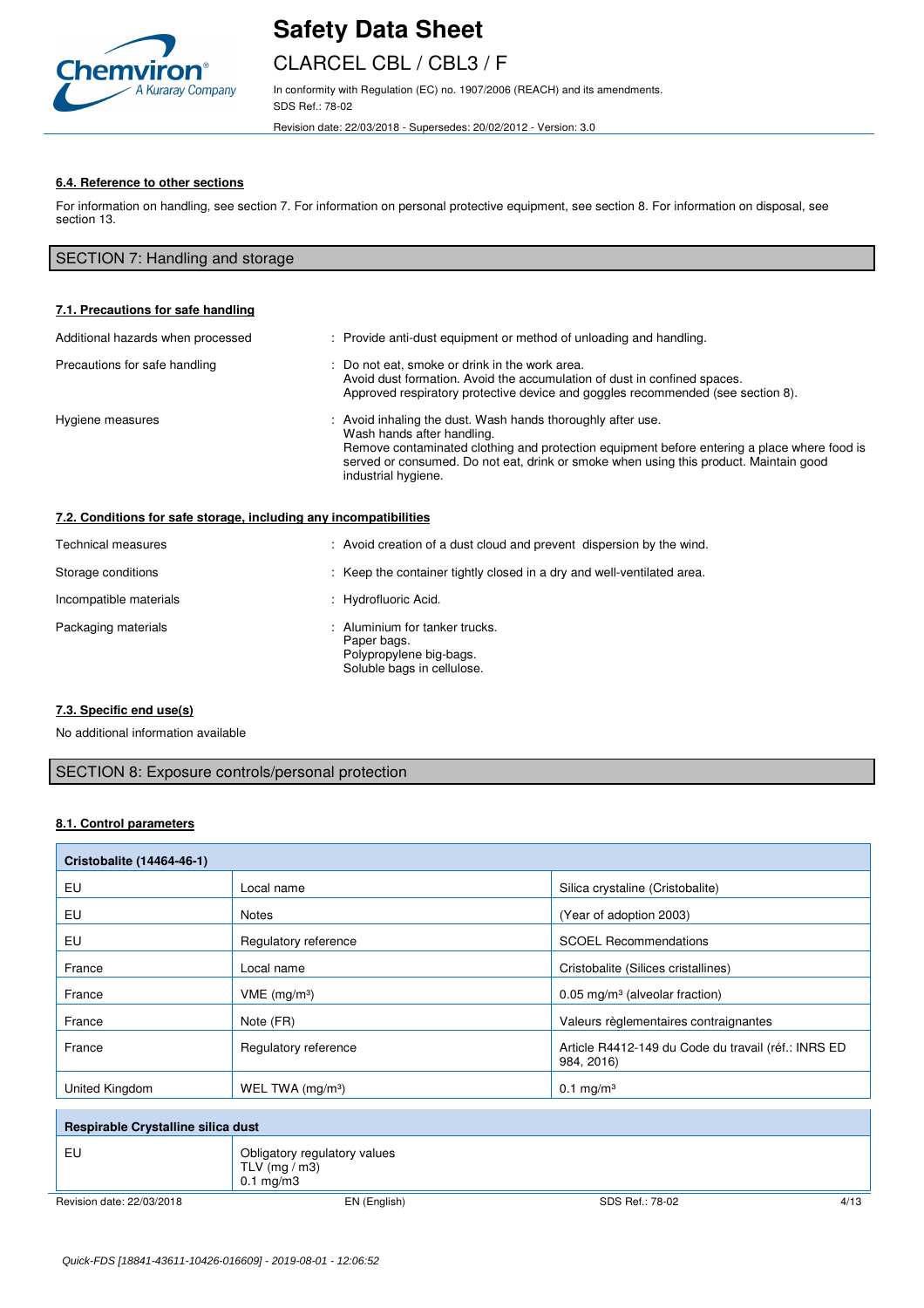

## CLARCEL CBL / CBL3 / F

In conformity with Regulation (EC) no. 1907/2006 (REACH) and its amendments. SDS Ref.: 78-02

Revision date: 22/03/2018 - Supersedes: 20/02/2012 - Version: 3.0

| Respirable Crystalline silica dust |                              |                                                                   |  |  |
|------------------------------------|------------------------------|-------------------------------------------------------------------|--|--|
| EU                                 | Regulatory reference         | (UE) 2017/2398                                                    |  |  |
| United Kingdom                     | WEL TWA (mg/m <sup>3</sup> ) | $0.1 \text{ mg/m}^3$                                              |  |  |
| Quartz (SiO2) (14808-60-7)         |                              |                                                                   |  |  |
| EU                                 | Local name                   | Silica crystaline (Quartz)                                        |  |  |
| EU                                 | <b>Notes</b>                 | (Year of adoption 2003)                                           |  |  |
| EU                                 | Regulatory reference         | <b>SCOEL Recommendations</b>                                      |  |  |
| France                             | Local name                   | Quartz (Silices cristallines)                                     |  |  |
| France                             | $VME$ (mg/m <sup>3</sup> )   | 0.1 mg/m <sup>3</sup> (alveolar fraction)                         |  |  |
| France                             | Note (FR)                    | Valeurs règlementaires contraignantes                             |  |  |
| France                             | Regulatory reference         | Article R4412-149 du Code du travail (réf.: INRS ED<br>984, 2016) |  |  |
| Spain                              | VLA-ED (mg/m <sup>3</sup> )  | $0.1 \text{ mg/m}^3$                                              |  |  |
| United Kingdom                     | WEL TWA $(mg/m3)$            | $0.1 \text{ mg/m}^3$                                              |  |  |

| Calcined diatomaceous earth (91053-39-3) |                           |  |
|------------------------------------------|---------------------------|--|
| DNEL/DMEL (Workers)                      |                           |  |
| Long-term - systemic effects, inhalation | $0.33 \,\mathrm{mg/m^3}$  |  |
| DNEL/DMEL (General population)           |                           |  |
| Long-term - systemic effects, oral       | 18.7 mg/kg bodyweight/day |  |
| Long-term - systemic effects, inhalation | $0.08 \text{ mg/m}^3$     |  |
| PNEC (STP)                               |                           |  |
| PNEC sewage treatment plant              | $100$ mg/l                |  |

#### **8.2. Exposure controls**

Appropriate engineering controls : Do not breathe dust.

| Hand protection                 | : waterproof gloves.                                                                            |
|---------------------------------|-------------------------------------------------------------------------------------------------|
| Eye protection                  | : Goggles with lateral protection (according to standard EN 166).                               |
| Skin and body protection        | : Wear suitable protective clothing.                                                            |
| Respiratory protection          |                                                                                                 |
|                                 | Wear respiratory protection. Dust/aerosol filter, type P3 (in accordance with standard EN 143). |
| Thermal hazard protection       | : None.                                                                                         |
| Environmental exposure controls | : Avoid release to the environment.                                                             |
| Consumer exposure controls      | : Wash hands after working with the product.                                                    |
| Other information               | : Provide anti-dust handling techniques (and facilities).                                       |
|                                 |                                                                                                 |

Revision date: 22/03/2018 EN (English) EN (English) SDS Ref.: 78-02 5/13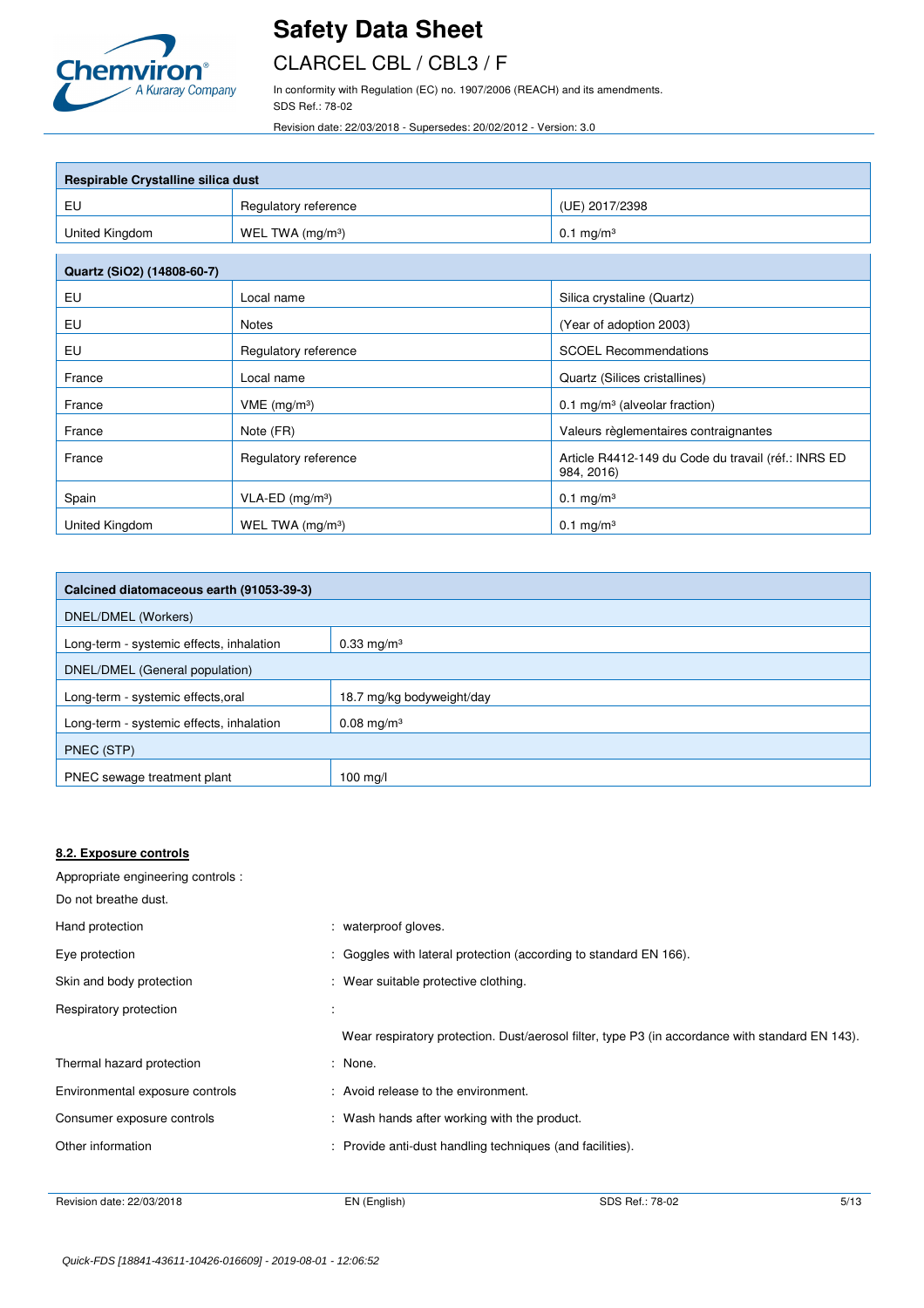

# CLARCEL CBL / CBL3 / F

In conformity with Regulation (EC) no. 1907/2006 (REACH) and its amendments. SDS Ref.: 78-02

Revision date: 22/03/2018 - Supersedes: 20/02/2012 - Version: 3.0

## SECTION 9: Physical and chemical properties

| 9.1. Information on basic physical and chemical properties |                                             |  |  |  |
|------------------------------------------------------------|---------------------------------------------|--|--|--|
| Physical state                                             | : Solid                                     |  |  |  |
| Appearance                                                 | : Powder.                                   |  |  |  |
| Colour                                                     | $:$ Pink.                                   |  |  |  |
| Odour                                                      | : Odourless.                                |  |  |  |
| Odour threshold                                            | : No data available                         |  |  |  |
| pH                                                         | $: 5 - 10(10\%)$                            |  |  |  |
| Relative evaporation rate (butylacetate=1)                 | : Not applicable (mineral product)          |  |  |  |
| Melting point                                              | : > 1000 °C                                 |  |  |  |
| Freezing point                                             | : Not applicable (mineral product)          |  |  |  |
| Boiling point                                              | : Not applicable (mineral product)          |  |  |  |
| Flash point                                                | : Not applicable (mineral product)          |  |  |  |
| Auto-ignition temperature                                  | : Not applicable (mineral product)          |  |  |  |
| Decomposition temperature                                  | : Not applicable (mineral product)          |  |  |  |
| Flammability (solid, gas)                                  | : Non-flammable product                     |  |  |  |
| <b>Explosive limits</b>                                    | : Not applicable (mineral product)          |  |  |  |
| Vapour pressure                                            | : Not applicable (mineral product)          |  |  |  |
| Relative vapour density at 20 °C                           | : No data available                         |  |  |  |
| Relative density                                           | : No data available                         |  |  |  |
| Density                                                    | : 220 - 250 kg/m3 according to the quality. |  |  |  |
| Solubility                                                 | : Negligible.                               |  |  |  |
| Log Pow                                                    | : Not applicable (mineral product)          |  |  |  |
| Viscosity, kinematic                                       | : Not applicable (mineral product)          |  |  |  |
| Viscosity, dynamic                                         | : Not applicable (mineral product)          |  |  |  |
| Explosive properties                                       | : Non-explosive.                            |  |  |  |
| Oxidising properties                                       | : Not classified as an oxidant.             |  |  |  |
|                                                            |                                             |  |  |  |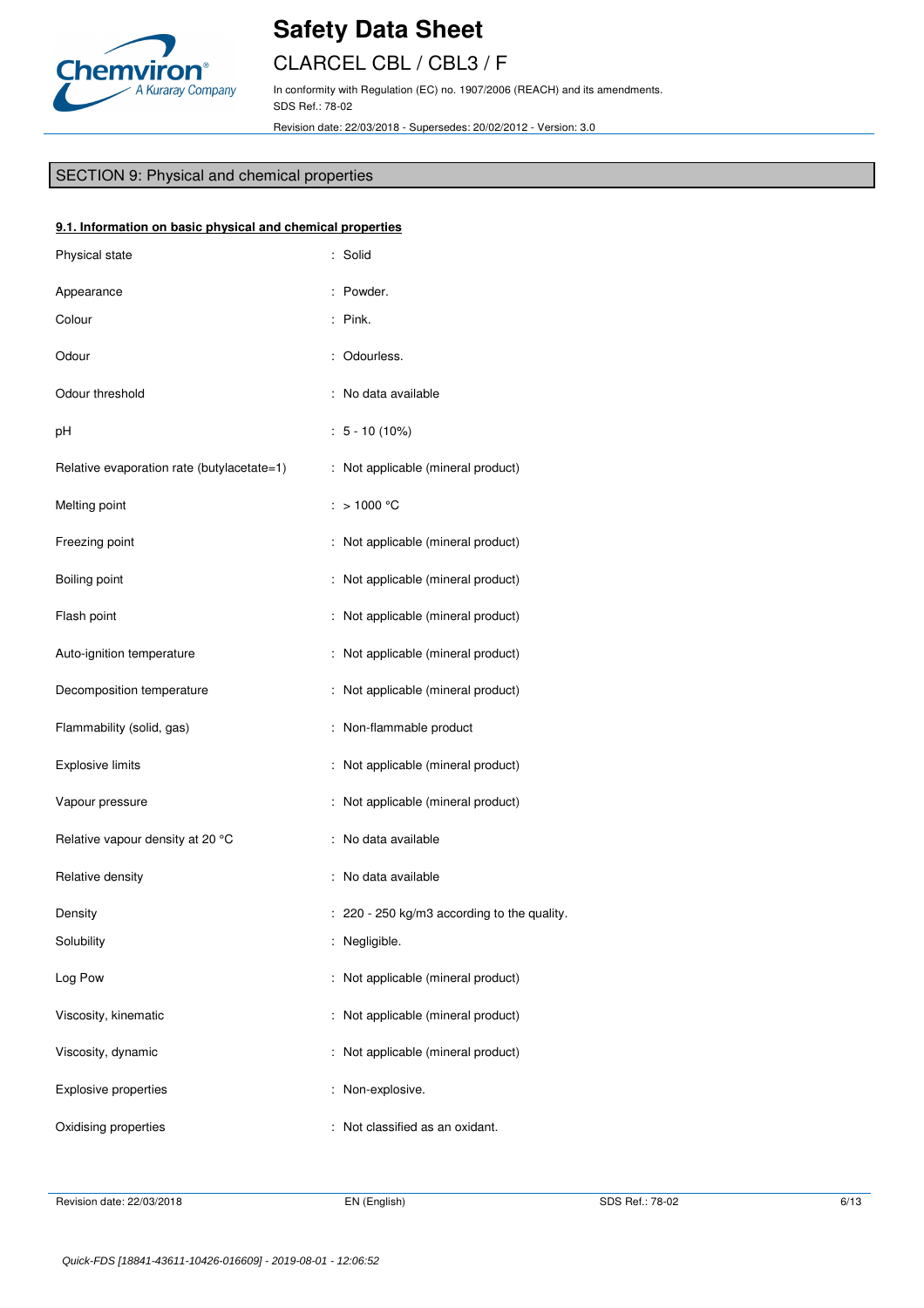

## CLARCEL CBL / CBL3 / F

In conformity with Regulation (EC) no. 1907/2006 (REACH) and its amendments. SDS Ref.: 78-02

Revision date: 22/03/2018 - Supersedes: 20/02/2012 - Version: 3.0

#### **9.2. Other information**

No additional information available

#### SECTION 10: Stability and reactivity

#### **10.1. Reactivity**

Reactivity relating to the substances, containers and contaminants to which the substance or mixture may be exposed during their transport, storage and use : No data available.

#### **10.2. Chemical stability**

The product is stable in normal conditions of use. Stability of the substance or mixture under normal and predictable storage and handling room conditions in terms of temperature and pressure : Chemically stable under standard room conditions (room temperature).

#### **10.3. Possibility of hazardous reactions**

No possibility of dangerous reactions because the product is inert.

#### **10.4. Conditions to avoid**

Avoid suspension of dust in the air. Store protected from moisture (to retain the technical properties of the product).

#### **10.5. Incompatible materials**

Families of substances or mixtures, or specific substances, such as water, air, acids, bases, or oxidising agents, with which the substance or the mixture could react and create a hazardous situation: Hydrofluoric acid.

#### **10.6. Hazardous decomposition products**

Known dangerous decomposition products and products which may be reasonably predictable as such following use, storage, pouring and heating : This product does not decompose under normal conditions. Decomposition products in case of fire : consult section 5.2.

#### SECTION 11: Toxicological information

#### **11.1. Information on toxicological effects**

| Acute toxicity (oral)       | : Not classified |
|-----------------------------|------------------|
| Acute toxicity (dermal)     | : Not classified |
| Acute toxicity (inhalation) | : Not classified |
| Acute toxicity              | : Not classified |

| Calcined diatomaceous earth (91053-39-3) |                                                                                              |  |
|------------------------------------------|----------------------------------------------------------------------------------------------|--|
| LD50 oral rat                            | DL50 rat > 2.000 mg/kg (OECD Method Guideline 401)<br>Results obtained on a similar product. |  |
| LC50 inhalation rat (mg/l)               | CL50 rat $> 2.6$ mg/L (OECD method, Guideline 403)<br>Results obtained on a similar product. |  |

#### Skin corrosion/irritation : Not classified

Not irritating to the skin. Test on a human skin model. pH: 5 - 10 (10%)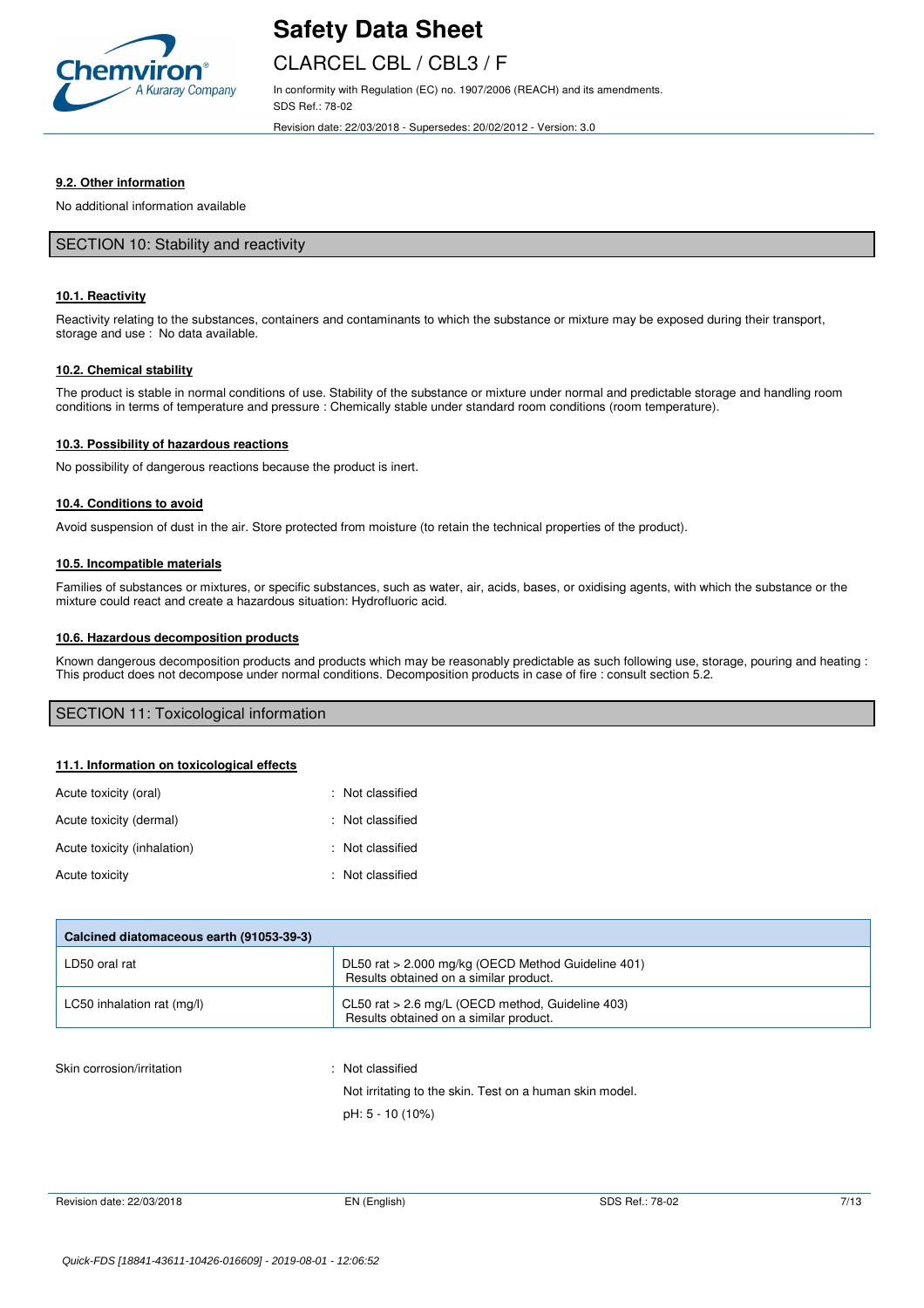

# CLARCEL CBL / CBL3 / F

In conformity with Regulation (EC) no. 1907/2006 (REACH) and its amendments. SDS Ref.: 78-02

Revision date: 22/03/2018 - Supersedes: 20/02/2012 - Version: 3.0

| Serious eye damage/irritation     | : Not classified<br>Not irritating for the eyes - OECD Guideline 405<br>pH: 5 - 10 (10%)                                                                                                                              |
|-----------------------------------|-----------------------------------------------------------------------------------------------------------------------------------------------------------------------------------------------------------------------|
| Respiratory or skin sensitisation | : Not classified<br>Inhalation - No reported effect<br>Results obtained on a similar product.<br>Contact with the skin - Not skin sensitising (OECD method, Guideline 429).<br>Results obtained on a similar product. |
| Germ cell mutagenicity            | : Not classified<br>By analogy with a comparable product - In Vitro - negative (OECD method, Guideline 471).                                                                                                          |
| Carcinogenicity                   | : Not classified                                                                                                                                                                                                      |

| Respirable Crystalline silica dust                     |                                                                                                                                                                                                                                                                                                                                                                                                                                                                 |
|--------------------------------------------------------|-----------------------------------------------------------------------------------------------------------------------------------------------------------------------------------------------------------------------------------------------------------------------------------------------------------------------------------------------------------------------------------------------------------------------------------------------------------------|
| Additional information                                 | Breathable crystalline silica fractions<br>DFG MAK Committee (Germany) - Carcinogen - Category I, IARC: Group 1 - carcinogenic for<br>humans. Respect of the exposure limits for the breathable fractions of crystalline silica can<br>prevent silicosis and consequently lung cancer. Long-term exposure to breathable fractions of<br>diatomaceous earth may result in irreversible effects on the lungs. Silicosis is its main effect<br>before lung cancer. |
| Reproductive toxicity                                  | : Not classified                                                                                                                                                                                                                                                                                                                                                                                                                                                |
|                                                        | No data available                                                                                                                                                                                                                                                                                                                                                                                                                                               |
|                                                        |                                                                                                                                                                                                                                                                                                                                                                                                                                                                 |
| STOT-single exposure                                   | : Not classified                                                                                                                                                                                                                                                                                                                                                                                                                                                |
| STOT-repeated exposure                                 | : Not classified                                                                                                                                                                                                                                                                                                                                                                                                                                                |
|                                                        |                                                                                                                                                                                                                                                                                                                                                                                                                                                                 |
| Aspiration hazard                                      | : Not classified                                                                                                                                                                                                                                                                                                                                                                                                                                                |
| Potential adverse human health effects and<br>symptoms | : Possibility of irreversible effects by repeated inhalation of high concentrations of alveolar dust<br>(silicosis).                                                                                                                                                                                                                                                                                                                                            |
|                                                        |                                                                                                                                                                                                                                                                                                                                                                                                                                                                 |
| Information on the likely routes of exposure :         |                                                                                                                                                                                                                                                                                                                                                                                                                                                                 |
| Dermal contact                                         | : No data available.                                                                                                                                                                                                                                                                                                                                                                                                                                            |
| Eyes contact                                           | : In the event of contact with the eyes: irritation, in particular in the event of prolonged contact.                                                                                                                                                                                                                                                                                                                                                           |
| Inhalation                                             | : Dust may cause respiratory irritation.                                                                                                                                                                                                                                                                                                                                                                                                                        |
| Ingestion                                              | : No data available.                                                                                                                                                                                                                                                                                                                                                                                                                                            |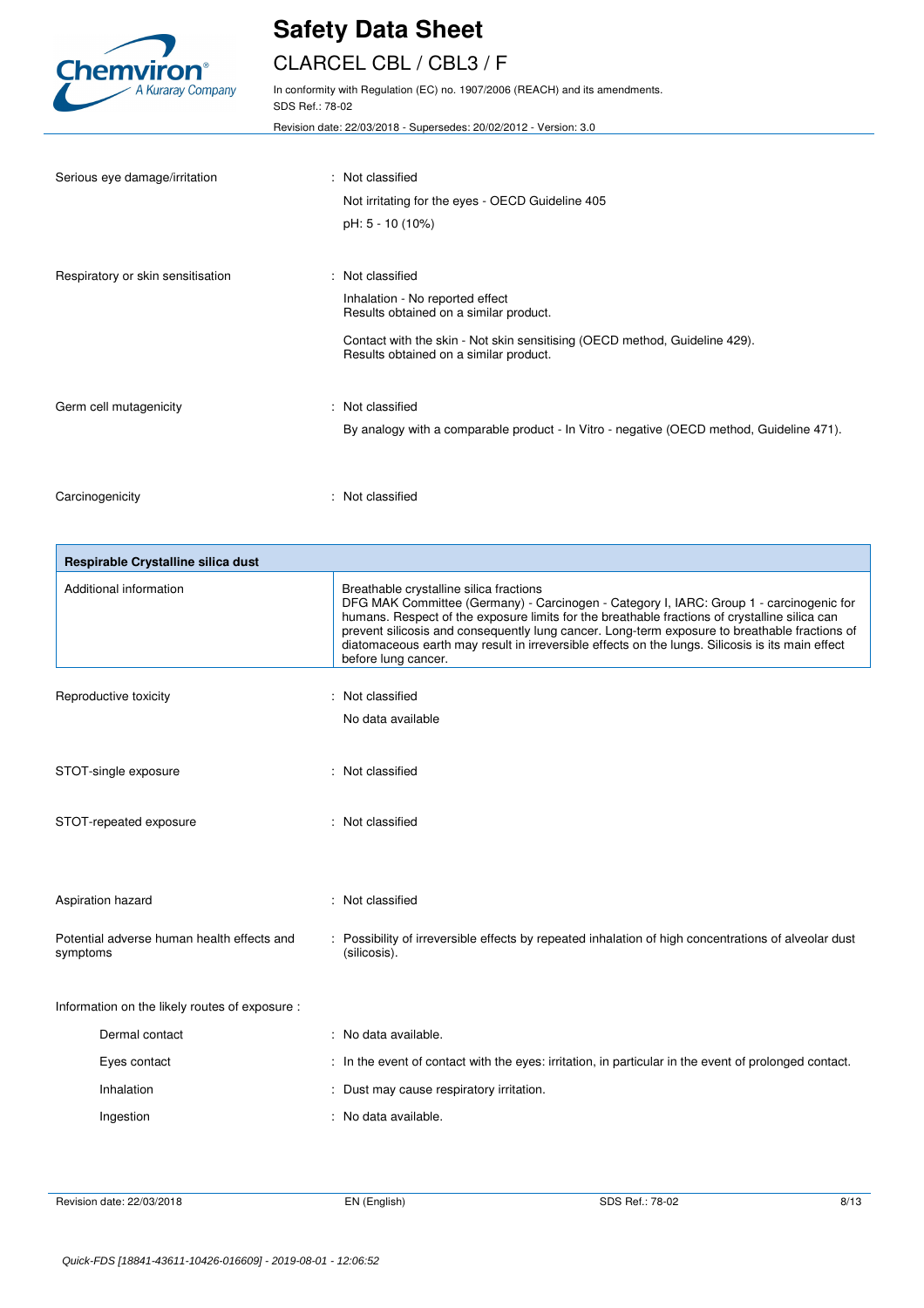

# CLARCEL CBL / CBL3 / F

In conformity with Regulation (EC) no. 1907/2006 (REACH) and its amendments. SDS Ref.: 78-02

Revision date: 22/03/2018 - Supersedes: 20/02/2012 - Version: 3.0

### SECTION 12: Ecological information

### **12.1. Toxicity**

Ecology - general **interpretatal in the environment** is known or foreseeable in normal conditions of use.

| Calcined diatomaceous earth (91053-39-3) |                                                                         |  |  |
|------------------------------------------|-------------------------------------------------------------------------|--|--|
| LC50 Fish                                | No effect up to the limit of solubility.                                |  |  |
| EC50 Daphnia 1                           | No effect up to the limit of solubility.                                |  |  |
| EC50 72h algae (1)                       | No effect up to the limit of solubility.                                |  |  |
| NOEC (additional information)            | Micro-organisms - NOEC, $3 h - 1.000$ mg/L (OECD method, Guideline 209) |  |  |

#### **12.2. Persistence and degradability**

| Calcined diatomaceous earth (91053-39-3) |                                             |
|------------------------------------------|---------------------------------------------|
| Persistence and degradability            | Not applicable because inorganic substance. |

## **12.3. Bioaccumulative potential**

| Calcined diatomaceous earth (91053-39-3) |                                             |  |
|------------------------------------------|---------------------------------------------|--|
| Log Pow                                  | Not applicable (mineral product)            |  |
| Bioaccumulative potential                | Not applicable because inorganic substance. |  |

## **12.4. Mobility in soil**

No additional information available

### **12.5. Results of PBT and vPvB assessment**

| Calcined diatomaceous earth (91053-39-3) |                                             |
|------------------------------------------|---------------------------------------------|
| Results of PBT assessment                | Not applicable because inorganic substance. |

### **12.6. Other adverse effects**

No additional information available

| SECTION 13: Disposal considerations |  |
|-------------------------------------|--|
|                                     |  |

### **13.1. Waste treatment methods**

Waste treatment methods : - Unused product (unchanged): landfill permitted.

- Soiled product: various disposal techniques depending on the nature of the cake. In all cases: Destroy in accordance with local / national safety regulations In force.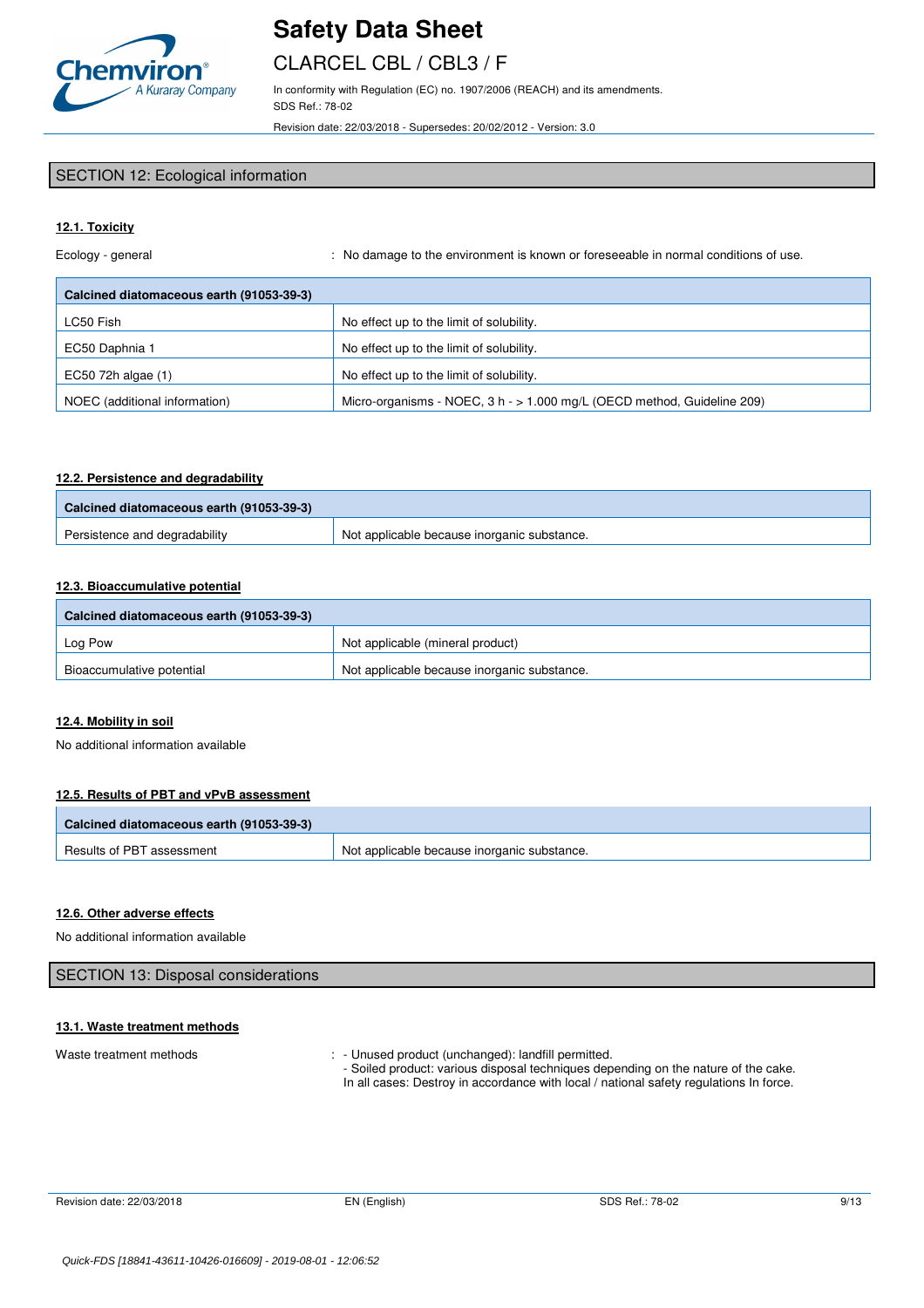

# CLARCEL CBL / CBL3 / F

In conformity with Regulation (EC) no. 1907/2006 (REACH) and its amendments. SDS Ref.: 78-02

Revision date: 22/03/2018 - Supersedes: 20/02/2012 - Version: 3.0

Additional information **interest in the commended** to avoid or reduce waste production as much as possible. The disposal of this product, solutions and by-products shall comply with the legal requirements for environmental protection and waste disposal and the requirements of all local authorities at all times. A licensed waste disposal contractor will be in charge of the disposal of surplus and nonrecyclable products. Do not evacuate untreated waste into the sewers. Only dispose of this product and its container by taking all standard precautions. Handle noncleaned and non-rinsed containers with care. Empty containers or liners may retain product residues. Avoid dispersing spilled materials, as well as their leakage, and any contact with the soil, waterways, drains and sewers. Ecology - waste materials : Avoid release to the environment.

### SECTION 14: Transport information

In accordance with ADR / RID / IMDG / IATA / ADN

#### **14.1. UN number**

Not regulated for transport

#### **14.2. UN proper shipping name**

| Proper Shipping Name (ADR)<br>Proper Shipping Name (IMDG) | : Not applicable<br>: Not applicable |
|-----------------------------------------------------------|--------------------------------------|
| Proper Shipping Name (IATA)                               | : Not applicable                     |
| 14.3. Transport hazard class(es)                          |                                      |

#### **ADR**

| Transport hazard class(es) (ADR)<br>: Not applicable |
|------------------------------------------------------|
|------------------------------------------------------|

#### **IMDG**

| Transport hazard class(es) (IMDG) | : Not applicable |
|-----------------------------------|------------------|
|                                   |                  |

## **IATA**

| Transport hazard class(es) (IATA) | : Not applicable |
|-----------------------------------|------------------|
|-----------------------------------|------------------|

|  |  | 14.4. Packing group |  |
|--|--|---------------------|--|
|--|--|---------------------|--|

| Packing group (ADR)  | : Not applicable            |
|----------------------|-----------------------------|
| Packing group (IMDG) | : Not applicable            |
| Packing group (IATA) | $\therefore$ Not applicable |

### **14.5. Environmental hazards**

| Dangerous for the environment |
|-------------------------------|
|-------------------------------|

Revision date: 22/03/2018 **EN (English)** EN (English) SDS Ref.: 78-02 10/13

: No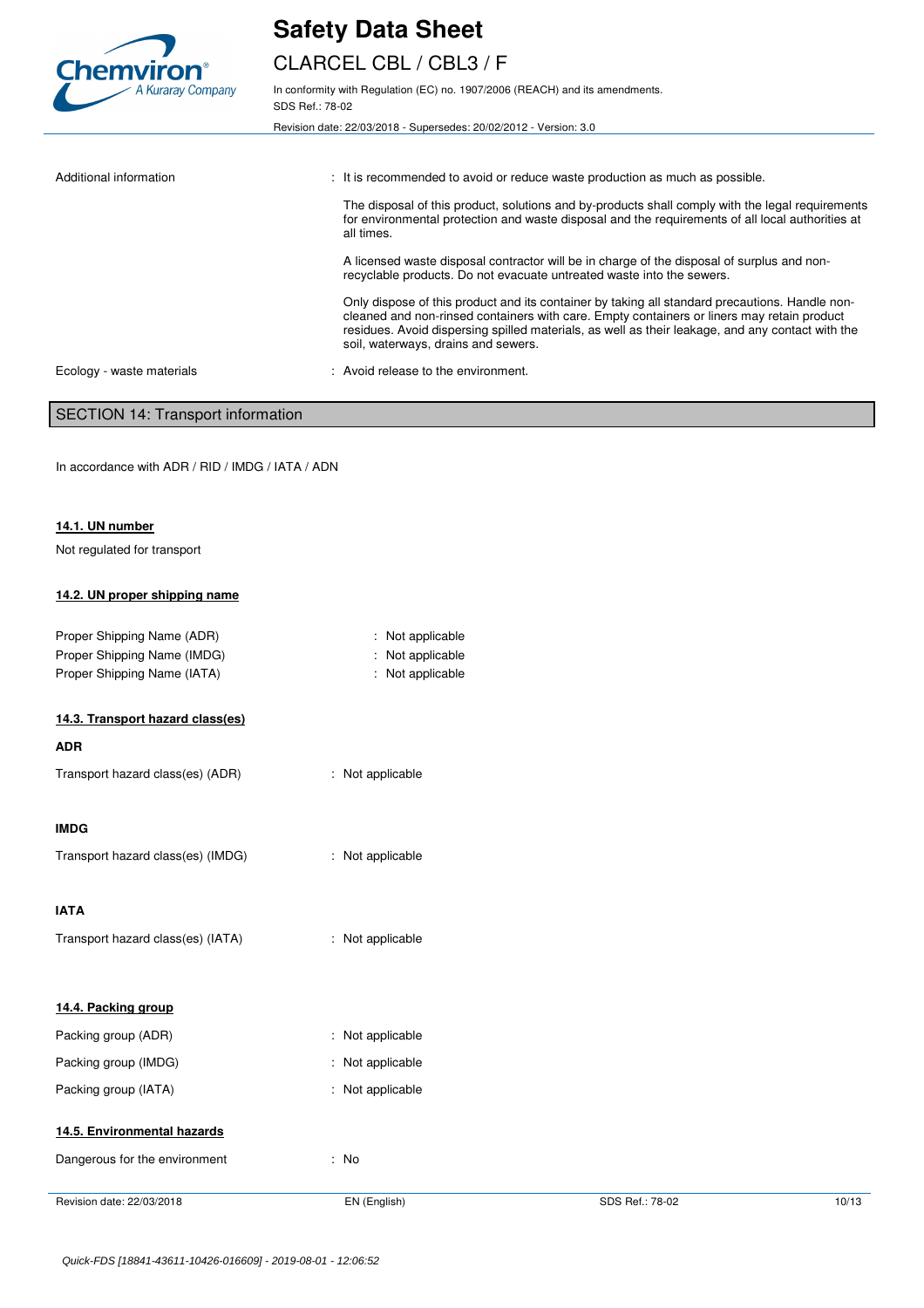

# CLARCEL CBL / CBL3 / F

In conformity with Regulation (EC) no. 1907/2006 (REACH) and its amendments. SDS Ref.: 78-02

Revision date: 22/03/2018 - Supersedes: 20/02/2012 - Version: 3.0

| Marine pollutant  | : No |                                          |
|-------------------|------|------------------------------------------|
| Other information |      | : No supplementary information available |

#### **14.6. Special precautions for user**

Special transport precautions : For information on handling, see section 7. For information on personal protective equipment, see section 8. For information on disposal, see section 13.

#### **14.7. Transport in bulk according to Annex II of MARPOL 73/78 and the IBC Code**

Not applicable

## SECTION 15: Regulatory information

#### **15.1. Safety, health and environmental regulations/legislation specific for the substance or mixture**

#### **EU-Regulations**

No REACH Annex XVII restrictions

CLARCEL CBL / CBL3 / F is not on the REACH Candidate List

CLARCEL CBL / CBL3 / F is not on the REACH Annex XIV List

| Other information, restriction and prohibition | : Directive (EU) 2017/2398 of the European Parliament and of the Council of 12 December 2017 |
|------------------------------------------------|----------------------------------------------------------------------------------------------|
| regulations                                    | amending Directive 2004/37/EC on the protection of workers against the risks related to      |
|                                                | exposure to carcinogens or mutagens at work.                                                 |

#### **National regulations**

Occupational diseases

RG 25 - Disorders consecutive to the inhalation of mineral dust containing crystalline silica (quartz, cristobalite, tridymite), crystalline silicates (kaolin, talc), or coal graphite. Social Security Code: articles L461-1 to 8; mandatory advance declaration of the employer table(s): 25

## Hazardous Substances Order of 20.04.1994 as last amended by the decree of 7 December 2009.

Classified Installations Law no. 76-663 of 19.7.76 and Circular of 17.7.78

Waste

 Law no. 75-633 of 15.7.75 - Technical instruction of 22.1.80 on industrial waste. Order of 02.02.1998, as amended by the decree of 29.5.2000 and by the order of 03.08.2001, relating to extraction and consumption of water, and to emissions of any kind from installations classified for the protection of the environment subject to authorisation.

#### **15.2. Chemical safety assessment**

A chemical safety assessment has been carried out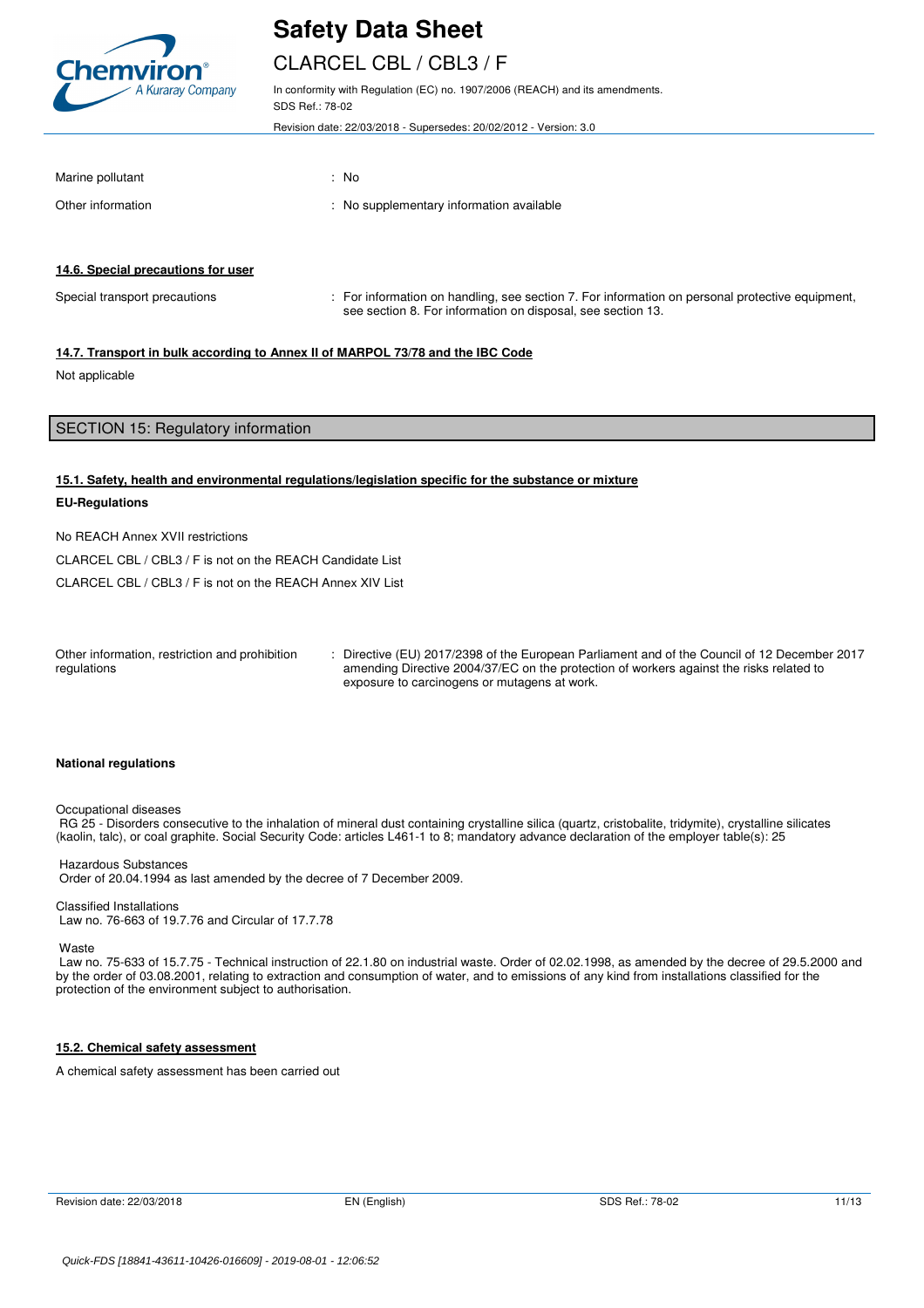

# CLARCEL CBL / CBL3 / F

In conformity with Regulation (EC) no. 1907/2006 (REACH) and its amendments. SDS Ref.: 78-02

Revision date: 22/03/2018 - Supersedes: 20/02/2012 - Version: 3.0

## SECTION 16: Other information

Indication of changes:

Following major changes, the SAFETY DATA SHEET has been completely revised.

### Abbreviations and acronyms:

| <b>ADN</b>   | European Agreement concerning the International Carriage of Dangerous Goods by Inland Waterways   |
|--------------|---------------------------------------------------------------------------------------------------|
| ADR          | European Agreement concerning the International Carriage of Dangerous Goods by Road               |
| ATE          | <b>Acute Toxicity Estimate</b>                                                                    |
| <b>BCF</b>   | Bioconcentration factor                                                                           |
| <b>CLP</b>   | Classification Labelling Packaging Regulation; Regulation (EC) No 1272/2008                       |
| <b>DMEL</b>  | Derived Minimal Effect level                                                                      |
| <b>DNEL</b>  | Derived-No Effect Level                                                                           |
| <b>DPD</b>   | Dangerous Preparations Directive 1999/45/EC                                                       |
| <b>DSD</b>   | Dangerous Substances Directive 67/548/EEC                                                         |
| <b>EC50</b>  | Median effective concentration                                                                    |
| <b>IATA</b>  | International Air Transport Association                                                           |
| <b>IARC</b>  | International Agency for Research on Cancer                                                       |
| <b>IMDG</b>  | International Maritime Dangerous Goods                                                            |
| <b>LC50</b>  | Median lethal concentration                                                                       |
| LD50         | Median lethal dose                                                                                |
| <b>LOAEL</b> | Lowest Observed Adverse Effect Level                                                              |
| <b>NOAEC</b> | No-Observed Adverse Effect Concentration                                                          |
| <b>NOAEL</b> | No-Observed Adverse Effect Level                                                                  |
| <b>NOEC</b>  | No-Observed Effect Concentration                                                                  |
| OECD         | Organisation for Economic Co-operation and Development                                            |
| <b>PBT</b>   | Persistent Bioaccumulative Toxic                                                                  |
| <b>PNEC</b>  | <b>Predicted No-Effect Concentration</b>                                                          |
| <b>REACH</b> | Registration, Evaluation, Authorisation and Restriction of Chemicals Regulation (EC) No 1907/2006 |
| <b>RID</b>   | Regulations concerning the International Carriage of Dangerous Goods by Rail                      |
| <b>SDS</b>   | Safety Data Sheet                                                                                 |
| <b>STP</b>   | Sewage treatment plant                                                                            |
| vPvB         | Very Persistent and Very Bioaccumulative                                                          |
| TLM          | Median Tolerance Limit                                                                            |

#### Full text of H- and EUH-statements:

| I STOT RE 1 | Specific target organ toxicity - Repeated exposure, Category 1  |
|-------------|-----------------------------------------------------------------|
| H372        | Causes damage to organs through prolonged or repeated exposure. |
|             |                                                                 |

Revision date: 22/03/2018 EN (English) EN (English) SDS Ref.: 78-02 12/13